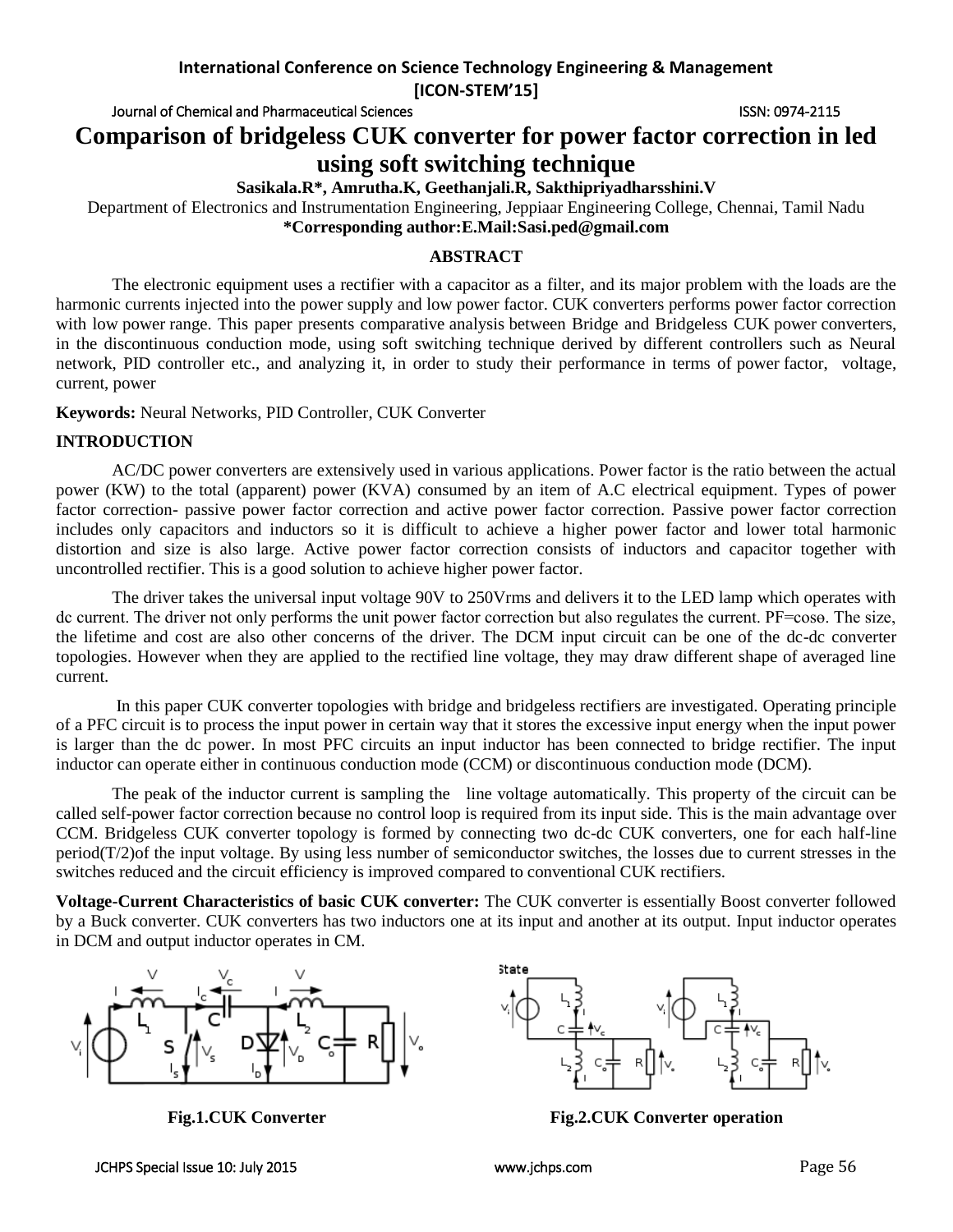#### Journal of Chemical and Pharmaceutical Sciences ISSN: 0974-2115

Fig 2: The two operating states of a non-isolated CUK converter. In this figure, the diode and the switch are either replaced by a short circuit when they are on or by an open circuit when they are off. It can be seen that when in the OFF state, the capacitor C is being charged by the input source through the inductor  $L_1$ . When in the ON state, the capacitor C transfers the energy to the output capacitor through the inductance L2.

In order to examine the self pfc capabilities of CUK converter, we first investigate the voltage characteristics of CUK converter which performs the step-up operation. In fig (3) the set input voltage is 20V and the output voltage is boosted to -45V.The output signal of the CUK Converter is continuous and is not pulsating as SEPIC Converter. The input voltage or current can be increased or decreased using step-up and step-down operation of CUK Converter respectively.

The power factor correction stage is based on a CUK Converter because of its intrinsic low current distortion characteristic making it possible to eliminate the Electromagnetic interference filter (EMI).



**Fig.3.Current Vs Time period**

In an effort to maximize the power supply efficiency, considerable research efforts have been directed towards the development of efficient. A Bridgeless PFC circuit allows the current to flow through a minimum number of switching devices compared to the conventional PFC circuit. Accordingly, the converter conduction losses can be significantly reduced and high efficiency can be obtained as well as cost savings.

## **Bridgeless CUK Converter**



## **Fig.4.Bridgeless CUK Converter**

Bridgeless CUK converter topology is formed by connecting two DC–DC CUK converters, one for each half-line period (T/2) of the input voltage. By using lesser number of semiconductor switches, the losses due to current stresses in these switches reduced and the circuit efficiency is improved compare to the conventional CUK Rectifiers. Due to the symmetry of the circuit, it is sufficient to analyze the circuit during the positive half cycle of the input Voltage. Moreover, the operation of the Circuit in will be described assuming that the three inductors are operating in DCM. Thus, the losses due to the turn-ON switching and the reverse recovery of the output diodes are considerably reduced. Conversely, DCM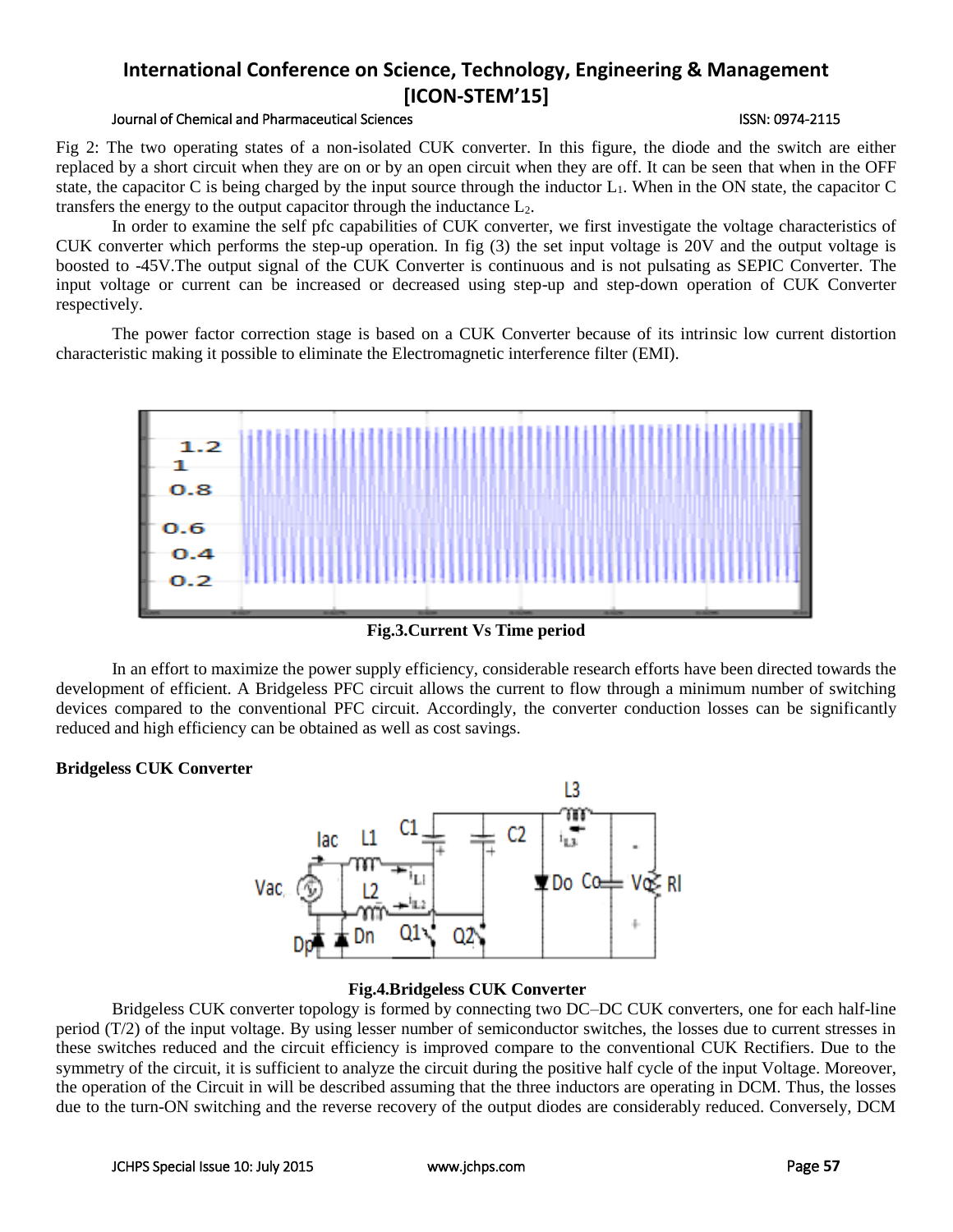#### Journal of Chemical and Pharmaceutical Sciences **ISSN: 0974-2115** ISSN: 0974-2115

operation significantly increases the conduction losses due to the increased current stress through circuit components, which limits its use to low-power applications.

## **A Bridgeless Rectifier with PI controller of CUK Converter:**



**Fig.5.Bridgeless rectifier with PI controller** 

A PI controller is an algorithm that can be implemented without resorting to any heavy control theory. The aim of such an algorithm is to determine the plant input that will make the measured output reach the reference. The simulation output and the hardware output is not said to be equal.



**Fig.6.Voltage Vs Time period Fig.7.VoltageVs Current**





**Fig.8.Power factor waveform**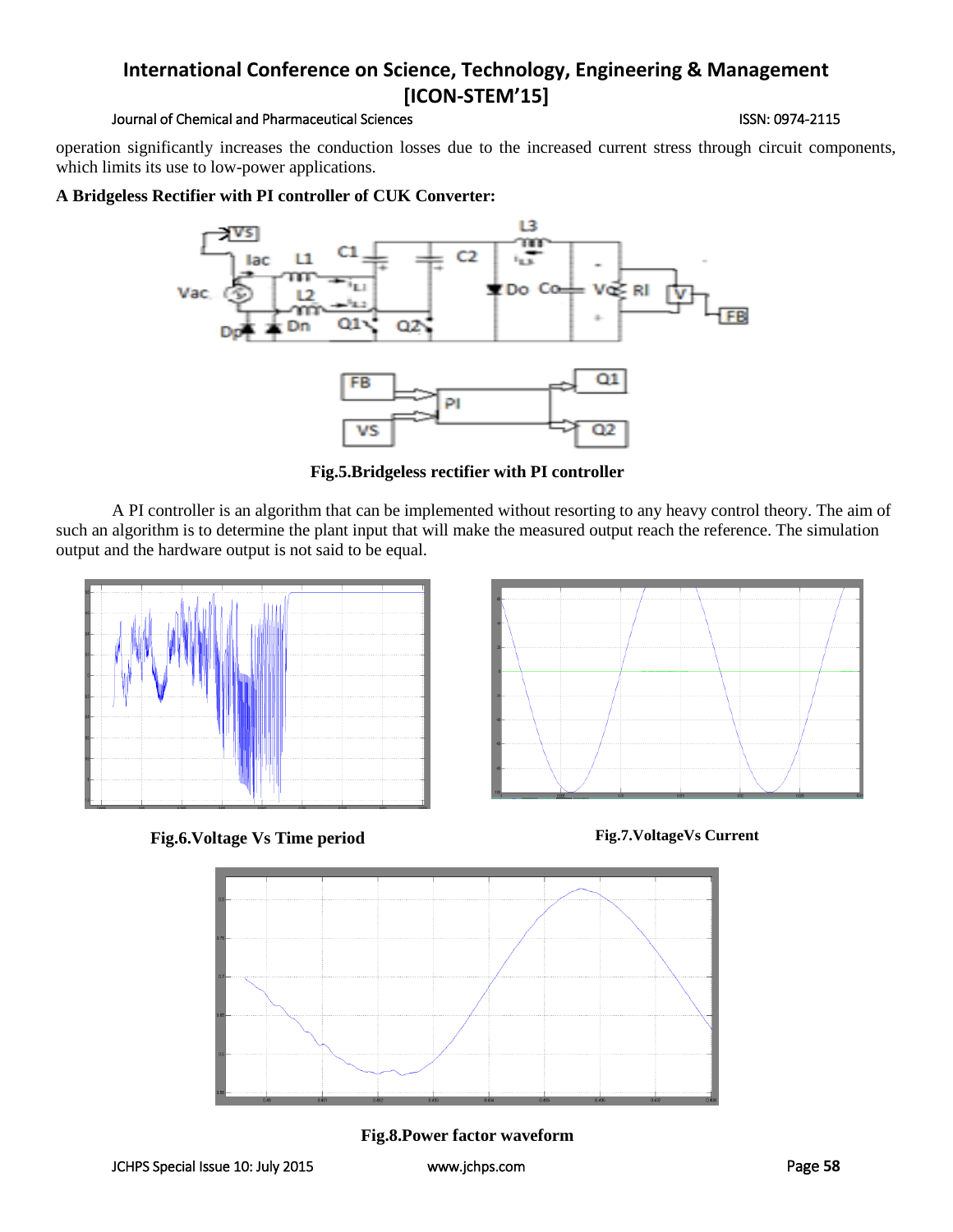Journal of Chemical and Pharmaceutical Sciences **ISSN: 0974-2115** ISSN: 0974-2115

**A Bridgeless Rectifier with Neural Network of CUK Converter:**



**Fig.9.A Bridgeless Rectifier with Neural Network of CUK Converter**

Neural network is an abstract simulation of the biological nervous system and working is similar to that of brain. The main objective of the neural network is to develop a computational device for modeling brain to perform computational tasks at a faster rate than the traditional system. The simulation output and the hardware output is equal. The required output can be obtained by maximum number of iterations with trial and error method





**Fig.12.Power factor waveform**